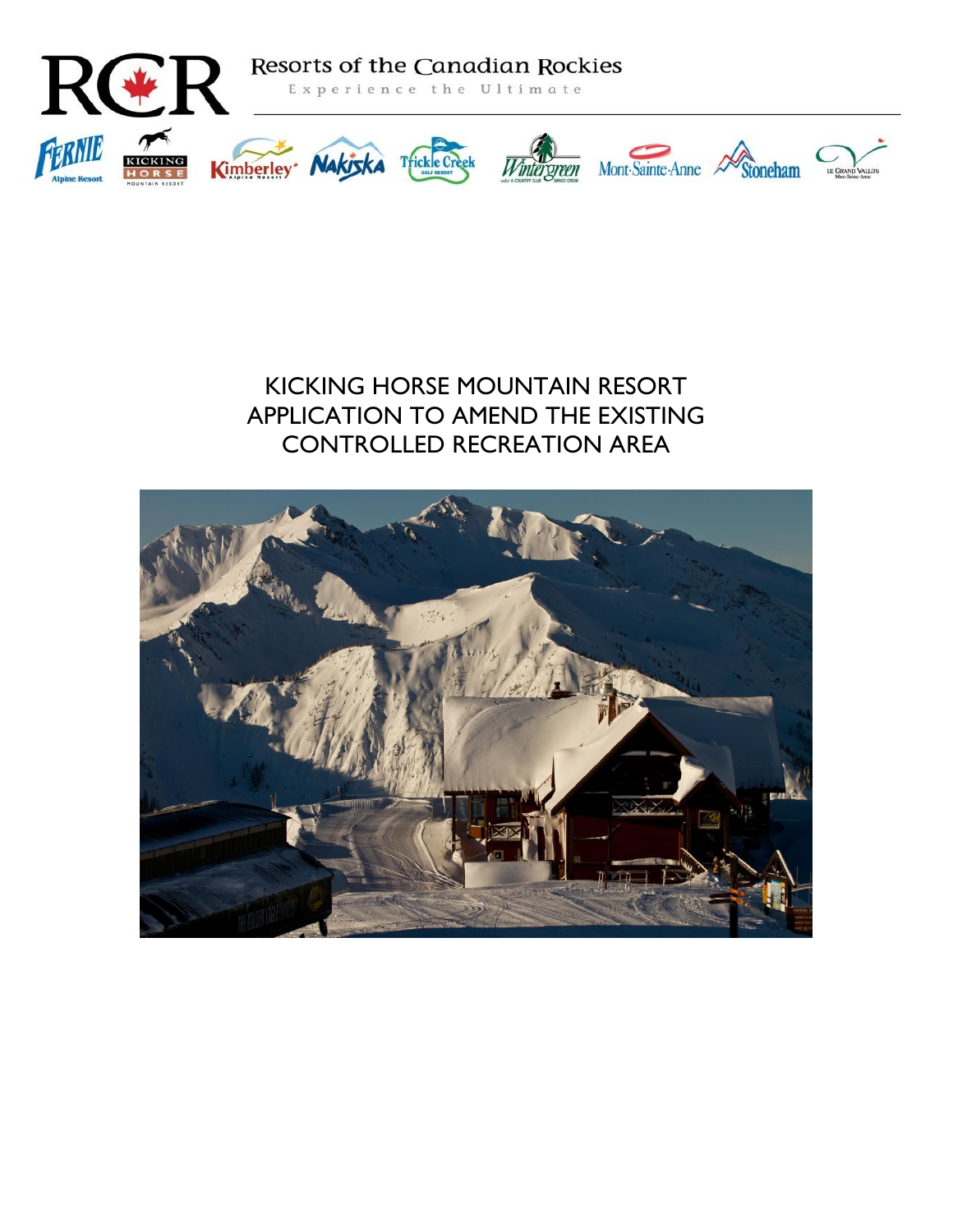

September 19, 2017 **File: 4403694**

Reg Nolander Sr. Manager, Major Projects | Mountain Resorts Branch Ministry of Forests, Lands and Natural Resource Operations  $510 - 175$   $2^{nd}$  Avenue Kamloops, BC V2C 5W1

Via Email: Reg. Nolander@gov.bc.ca

Dear Mr. Nolander

#### **Re: Proposed amendment to the kicking Horse Mountain Resort Controlled Recreation Area**

Kicking Horse Mountain Resort ("KHMR") is applying to amend the existing Controlled Recreation Area ("CRA") boundary, as approved by the Province of British Columbia as a part of the Master Development Agreement.

## **1. Overview**

The proposed CRA amendment would include the region known as "Rudi's Bowl", to the North of the current operational boundary (Feuz Bowl) and within the boundaries of the Northernmost point in the CRA, Molar Bowl.

Currently this terrain is within Purcell Heli-skiing's land tenure and is subject to an Agreement to amend the Lands Tenure in favor of inclusion within the KHMR CRA.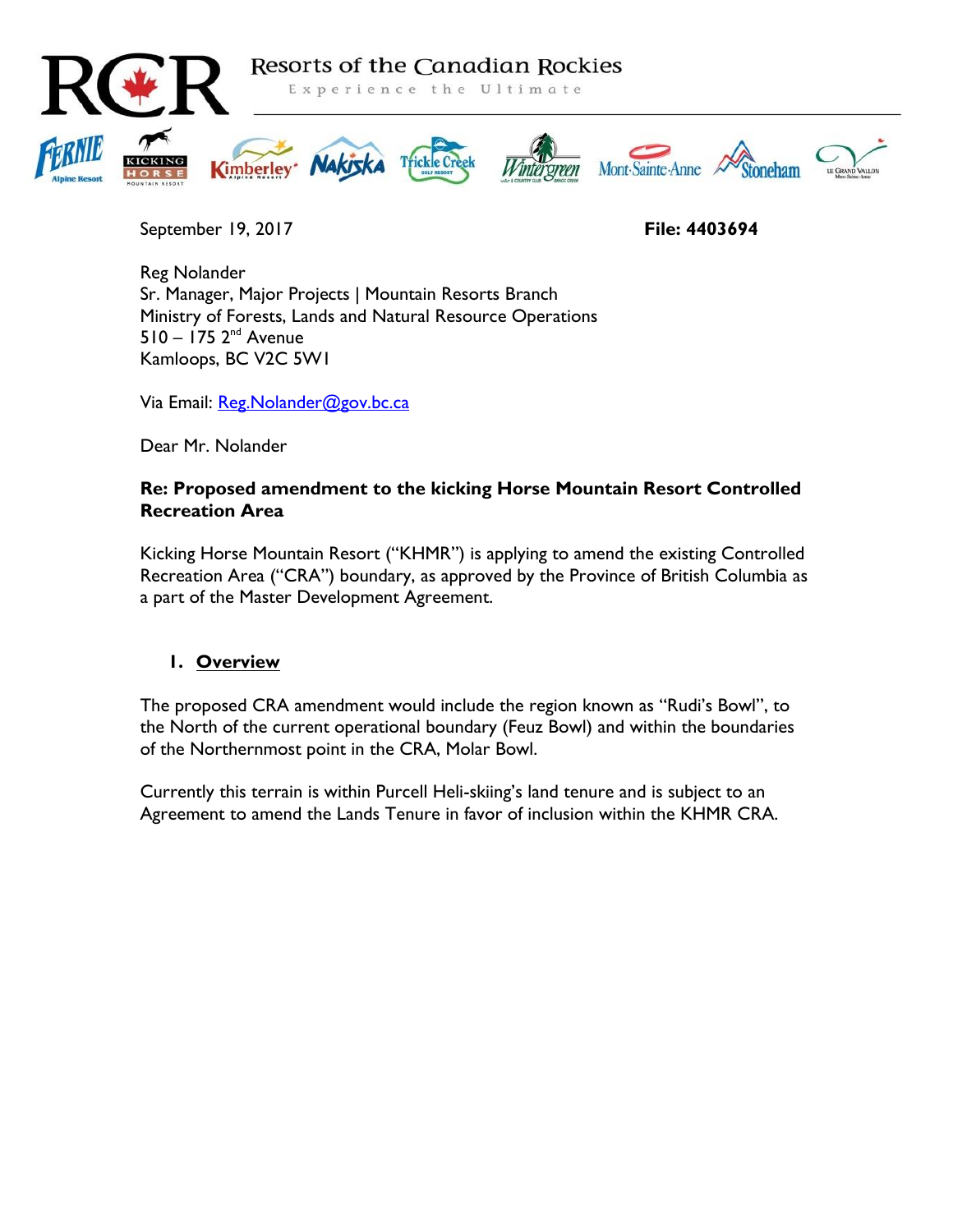

## **2. Mapping**



*Figure 1 – Current CRA*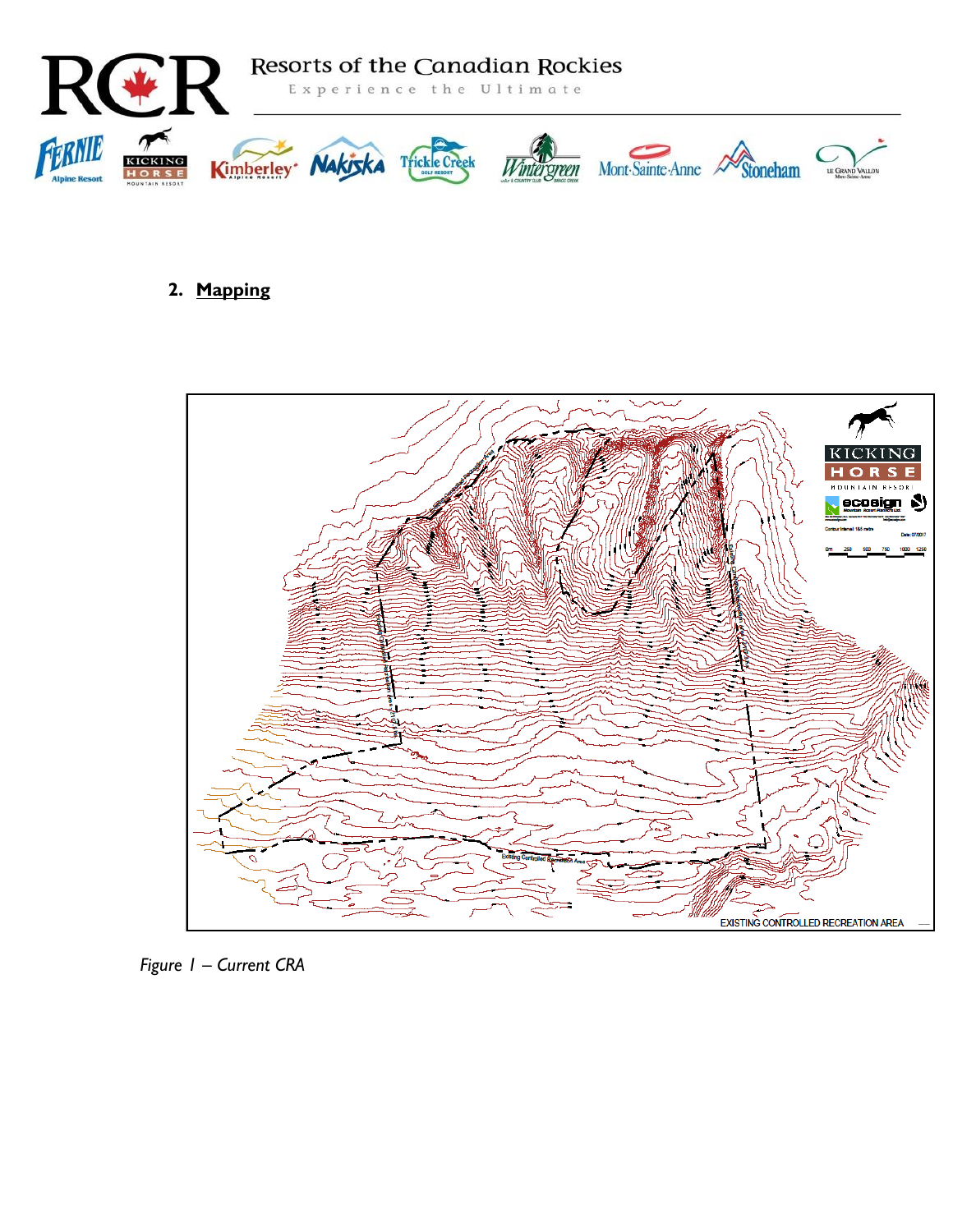



*Figure 2 – Proposed CRA Amendment*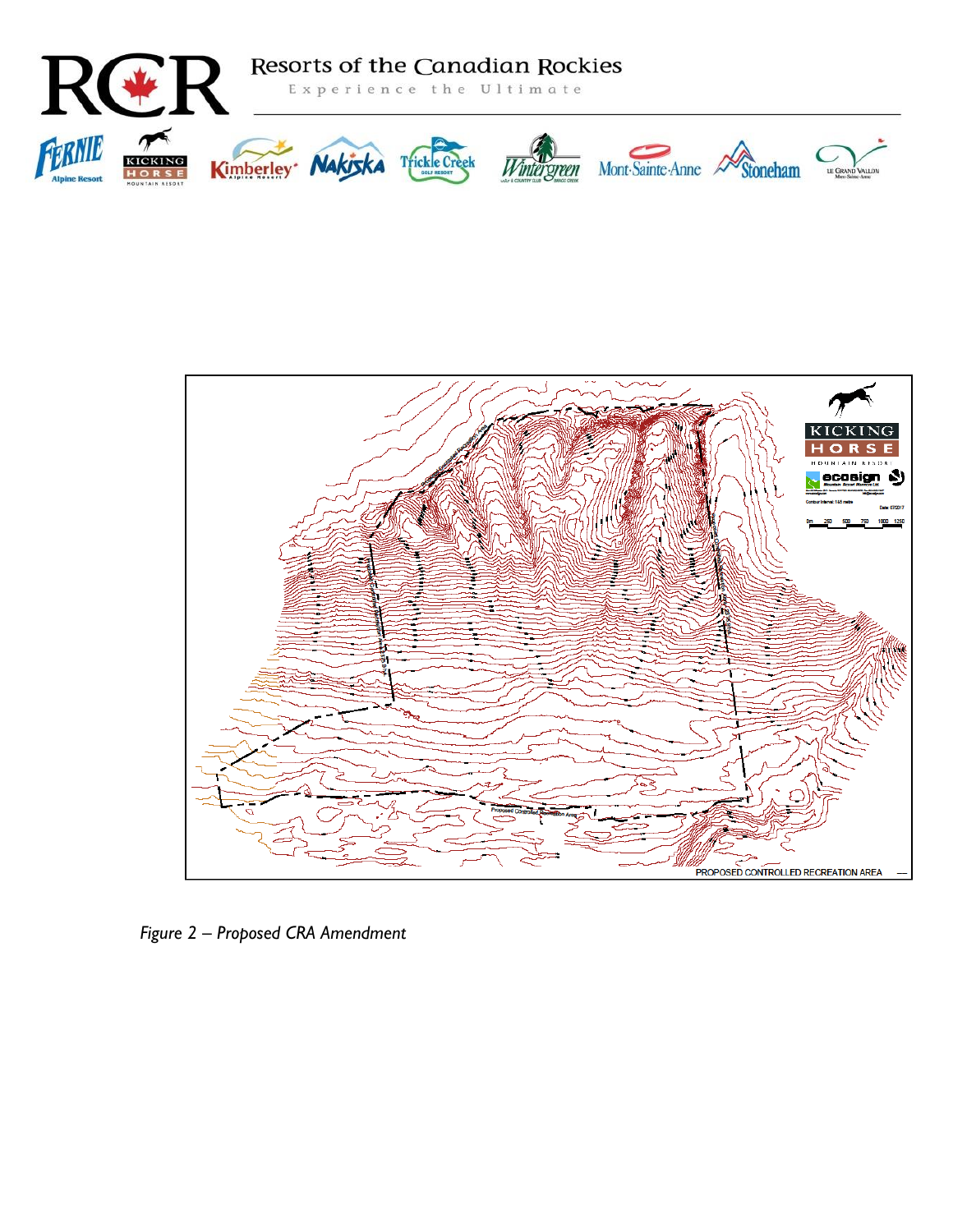

## **3. Subject Crown Lands**

The proposed amendment to the KHMR CRA lies to the North of the existing operational boundary within Feuz Bowl. Known as Rudi's Bowl, this terrain offers a number of direct benefits to KHMR and the public at large:

## **Public Safety**

There are many risk and safety benefits associated with the proposed amendment including, but not limited to:

- Formal control of this terrain will provide for enhanced avalanche mitigation measures (including the monitoring and both passive and active control) of terrain that is frequently accessed by backcountry skiers who have utilized KHMR ski lift infrastructure.
- Providing regular and controlled access to this terrain will allow for regular skier and rider compaction leading to enhanced snow stabilization.

#### **Diversified User Experience**

KHMR's current terrain is divided 60% Expert, 20% Intermediate and 20% Beginner. The terrain offered by Rudi's Bowl is predominantly Intermediate in nature, modifying KHMR's terrain in favor of intermediate users.

Initial analysis by Ecosign Mountain Planners suggest:

"The decision to request use of Rudi's Bowl represents a very substantial breakthrough in the development of Kicking Horse. Given consideration of elevation, exposures, snowfall and general terrain it is pretty evident to us that Rudi's Bowl possesses the best developable ski terrain in the Kicking Horse Resort area. Addition of Rudi's Bowl to the Kicking Horse Resort will almost certainly be a significant game changer to the positive."

And also "At this location there are pure intermediate slopes emanating down the fall line to the south and southeast."

*Mr. Paul Mathews, Chairman and CEO of Ecosign*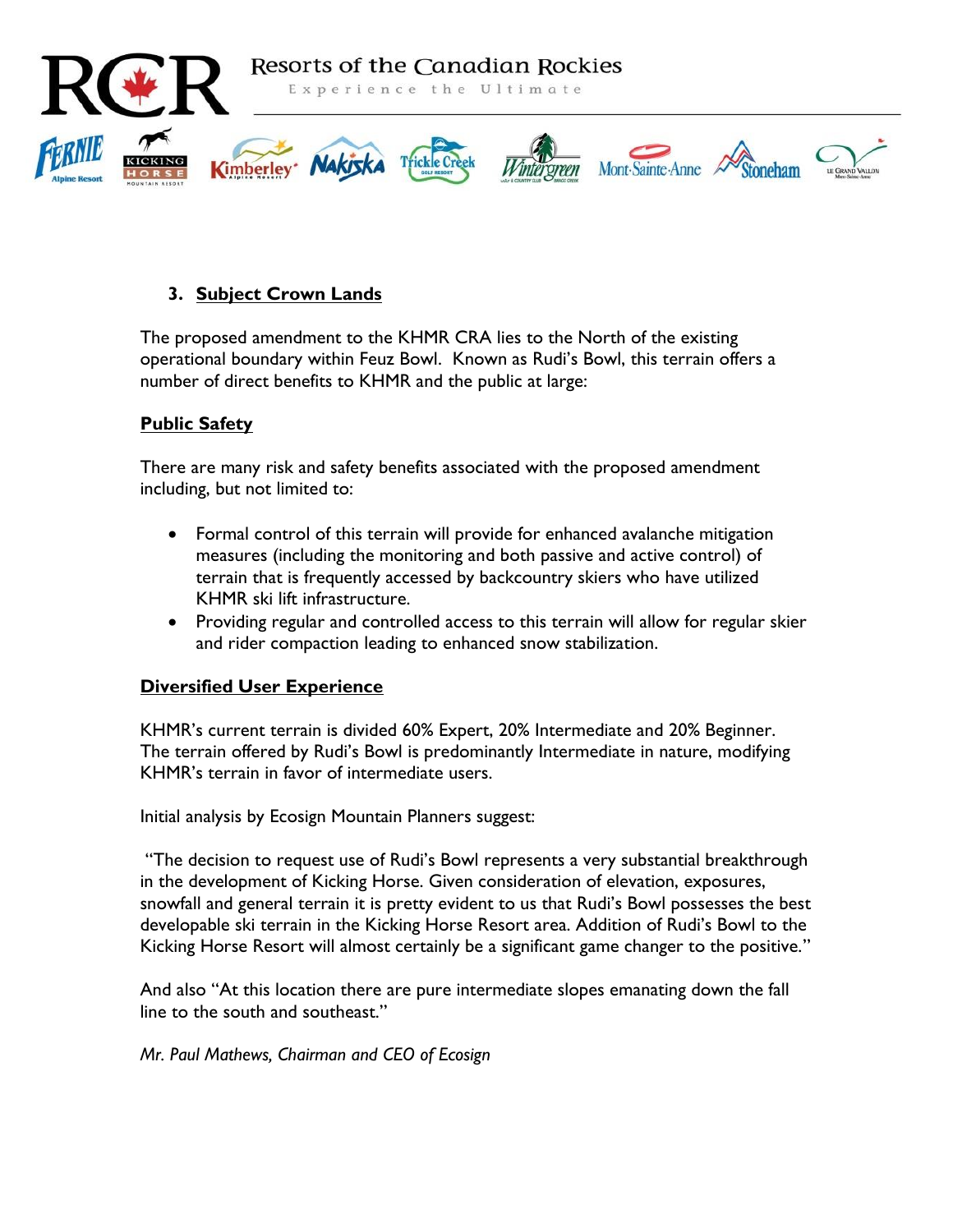

Through the inclusion of the identified intermediate terrain, the proposed amendment is anticipated to provide economic benefits to the Resort, the Town of Golden and the Province, including:

- **Increased visitor numbers associated with new Beginner and Intermediate Alpine** terrain
- Anticipated associated growth within KHMR and the Golden Regional bed base, associated with an increase in visitor numbers.

#### **4. Development Description**

In the near term, potential development would be limited to the addition of new terrain to the resort. Access by skiers and snowboarders will be by ground only (hiking), offering a minimum of six new Intermediate ski runs on the Southerly aspects of Rudi's ridge, as well as the potential for at least one Beginner run.

Should future market conditions allow Rudi's Bowl may be accessed from the existing CRA with the addition of one ski lift, landing on the ridge at an elevation of approximately 2,340m

There are no proposed or anticipated land use activities in the proposed amendment other than downhill skiing and snowboarding.

## **5. Environment**

KHMR retained McElhanney Consulting Services to conduct an Environmental Review of the proposed expansion terrain. The environmental features are considered typical of the lands found within the existing KHMR CRA, attached for further reference.